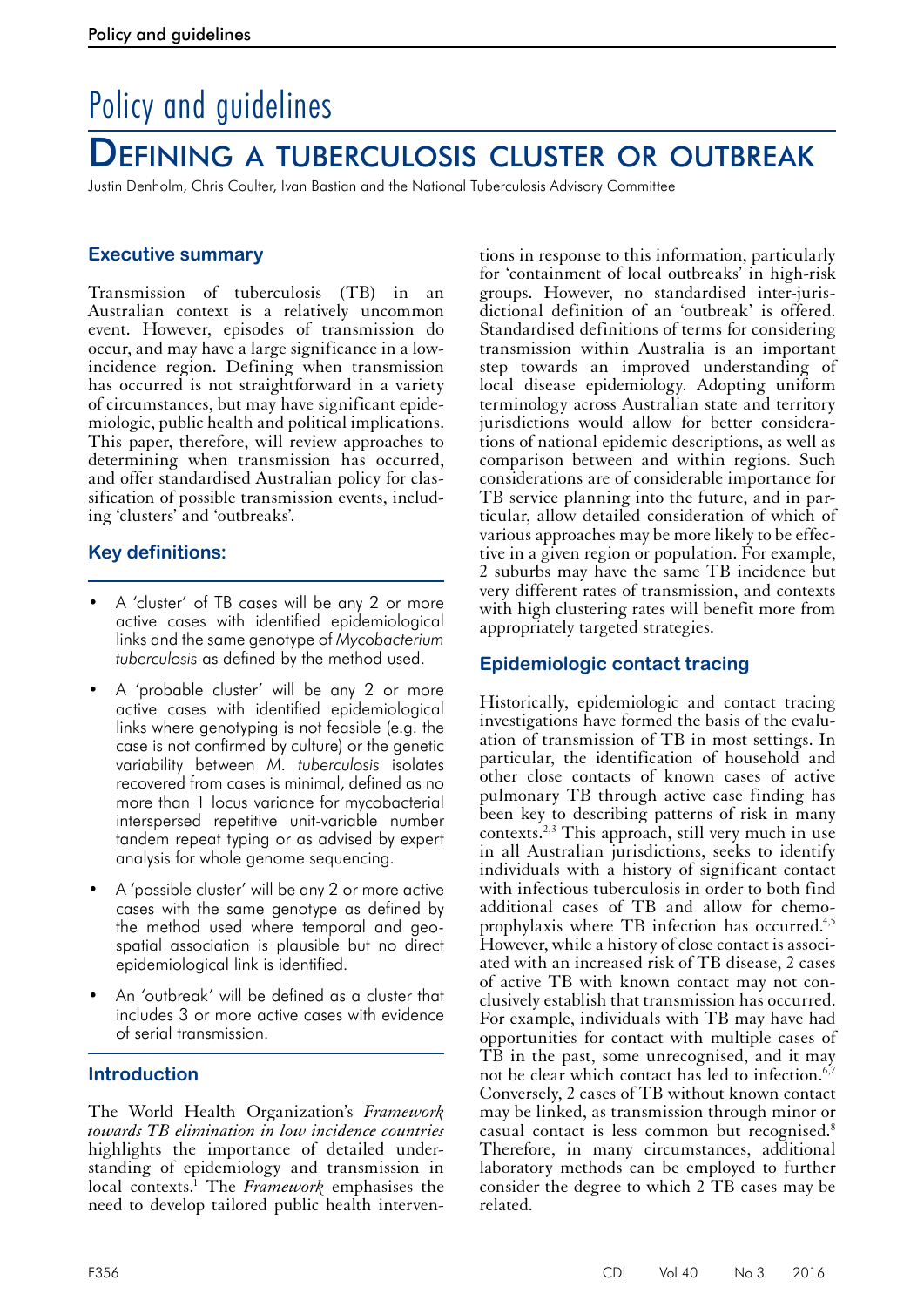#### **Laboratory approaches**

Fundamentally, laboratory approaches to evaluating potential transmission events seek to evaluate the degree to which 2 (or more) clinical isolates of *M. tuberculosis* are related. While some methods for the identification of TB do not discriminate between isolates (such as microscopy or diagnostic polymerase chain reaction), others provide genomic detail, which may be used to demonstrate similarity or differences between isolates. As summarised in a recent comprehensive review, various methods provide a range of degrees of resolution, from pulsed-field gel electrophoresis, to spoligotyping IS6110-based approaches, mycobacterial interspersed repetitive unit-variable number tandem repeat (MIRU-VNTR) and whole genome sequencing (WGS) (in increasing order of discriminatory power).<sup>9</sup> A demonstration that 2 isolates are significantly different may occur using any method, but increasing confidence in concluding that isolates are clonally related can be provided with methods offering more resolution. Drug susceptibility testing result patterns may also allow isolates to be distinguished, particularly where common genomic profiles are present.

In practice, Australian mycobacterium reference laboratories (MRL) in different jurisdictions all utilise MIRU-VNTR typing and some are increasingly employing WGS. The discriminatory power of a given method can be determined not only by the method but the strain of organism, the time over which transmission has occurred, the pres- ence of mixed strain infection and the section of genome examined. Beijing family strains are well recognised to show restricted variability with conventional MIRU-VNTR typing; increased discrimination can be achieved by examining additional hypervariable VNTR loci, $10$  which are not part of the panel usually used by Australian MRLs. Even whole genome sequencing seldom covers the whole genome and certain repetitive sequences are often excluded from analysis.<sup>11</sup>

## **Review of existing published definitions**

Clustering definitions from the United States Centers for Disease Control and Prevention (CDC) are based in the first instance on laboratory data; that is, questions of whether 2 cases of TB are linked are considered subsequent to the identification of genomically indistinguishable isolates.<sup>12</sup> Where 2 or more identical isolates are identified, they are referred to as 'clustered'. Epidemiological considerations are then employed to classify the strength of connection between 2 cases with clustered isolates, with links grouped as 'identified', 'possible' or 'none identified' based on disease characteristics and contact patterns.

Epidemiological and molecular publications on TB transmission have offered a variety of different approaches to defining related terms. In some high incidence settings, clusters may be defined on the basis of epidemiological connection alone (for instance, disease in individuals with shared membership in a household) or spatial proximity.13 Others have adopted definitions of genomic relatedness to define clusters, sometimes with little epidemiological data beyond date and location of diagnosis.14 Examples can also be found of laboratory evaluation of isolate similarity by nongenomic methods, such as comparison of strain drug-susceptibility test results.15 In a review of TB outbreak investigations, the US CDC defined a TB outbreak as  $\geq$  3 epidemiologically linked and genomically matched cases,16 but such an approach adds little further to the definition of cluster unless there is evidence of serial transmission.

## **Special challenges**

#### **Genomic linkage without local epidemiology**

Where circulating international strains are common, cases in Australia may be identified where identical strains occur without known local contact. While connection between these cases (such as may have occurred prior to migration) is possible, the focus on these guidelines is on transmission within Australia. Therefore, definitions will concentrate on a requirement for local epidemiological contact; i.e. where local transmission is plausible based on geospatial and temporal association.

#### **Cases without culture confirmation**

While the majority of cases of TB in Australia are confirmed by culture, a proportion are not. This may be due to the site of disease (e.g. pericardial TB or TB uveitis) or related to patient characteristics, particularly young age, where a substantial propor- tion of paediatric cases are not culture confirmed. While epidemiologic links may be very strong in such situations, such as an Australian-born child with no other history of TB exposure other than a parent recently diagnosed, the absence of genotypic confirmation may still leave some uncertainty regarding the potential transmission event.

#### **Evolution of genotype**

The mutation rate of *M. tuberculosis* is low, but incompletely defined. It is accepted that changes in genetic composition occur with time, and it is theoretically possible for mutation to occur around the time of transmission. In such a circumstance, closely related but non-identical strains could be truly clustered. However, such events appear uncommon where MIRU-VNTR (24 loci) test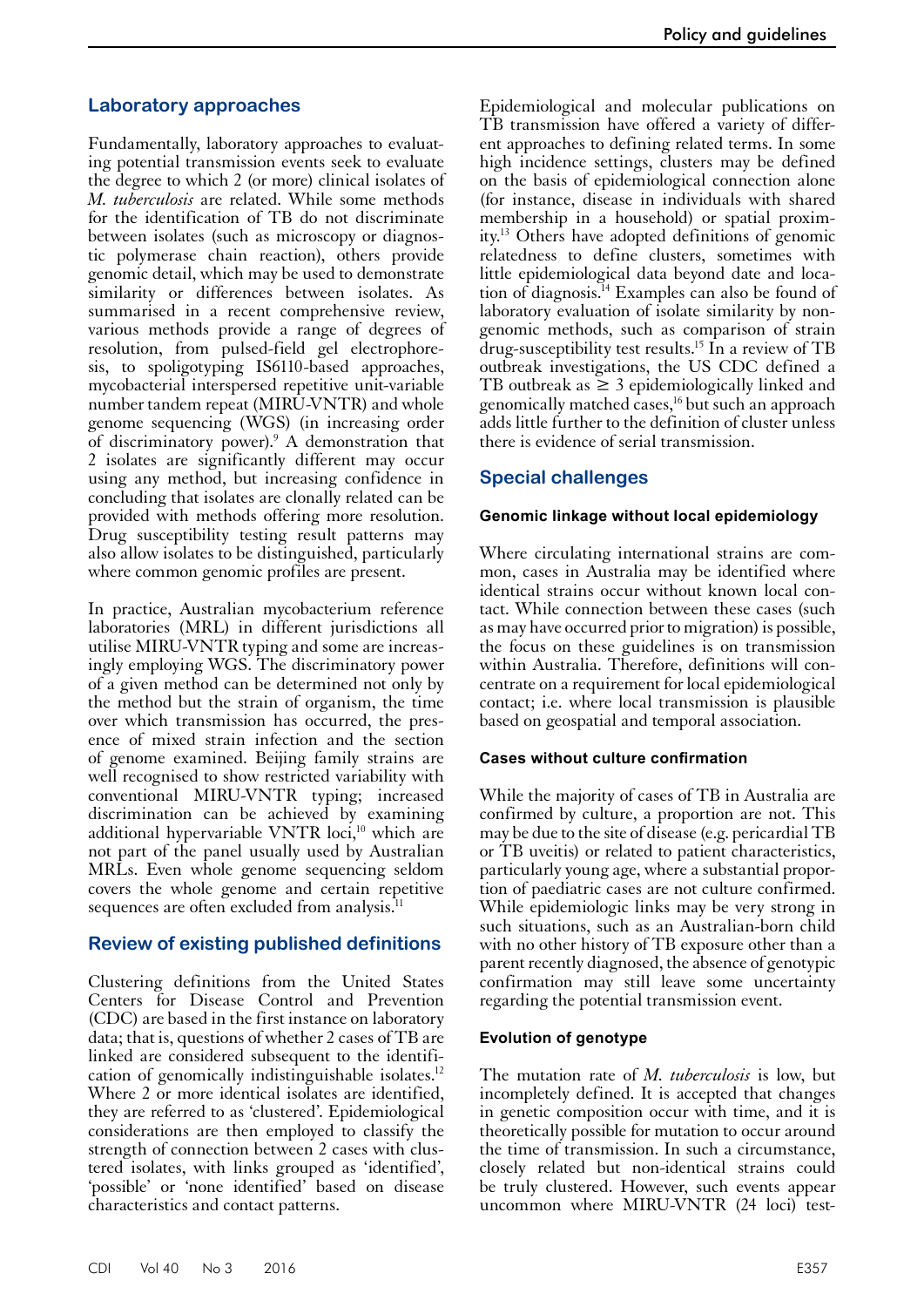ing is employed. Defining a genotyped cluster as sharing identical 24 loci MIRU-VNTR type has been employed in an Australian context<sup>17</sup> but published $18,19$  and unpublished observations indicate that isolates recovered from cases with strong epidemiological links can occasionally show a single locus variance and this genomic clustering can be confirmed by use of a second typing method.

Two isolates of *M. tuberculosis* are judged to be the same by WGS if they differ by no more than 5 single nucleotide polymorphisms.<sup>19</sup> It is estimated that molecular evolution would anticipate 0.3–0.5 SNP differences per genome per annum,<sup>19</sup> but these 'molecular clocks' have broad confidence intervals and are not regular $20$ and greater than 5 SNP differences to the index case may occur following sequential transmission over many years. In addition, estimates of mutational rate may differ for different phylogenetic lineages.21 Current evidence indicates that strains with more than 12 SNP differences are very unlikely to be related; where there are 6–12 SNP differences transmission is possible.19 Use of such definitions has recently been endorsed in a large multi-centre European/North American study.<sup>22</sup>

As whole genome sequencing is increasingly adopted, definitions regarding the degree of genetic change permissible within a cluster will be expected to be reassessed. For the purposes of this standardised Australian position paper, contemporary criteria as proposed by Walker<sup>19</sup> and supported by Pankhurst<sup>22</sup> shall be adopted.

## **Time course of tuberculosis transmission**

Finally, a general issue in TB transmission evaluation is the protracted time that may occur between exposure and development of subsequent disease. This means that any evidence of transmission in a given environment will have the possibility of change over time; that is, even years follow- ing potential exposure there remains the chance of additional cases of TB becoming evident. Accordingly, it is proposed that no time considerations be included in definitions related to TB transmission.

## **Recommendations**

Assessment of clusters defined by genomic data and possible transmission pathways within these clusters requires a close collaboration between laboratory specialists, clinicians and epidemiologists taking into account such factors as described above and new scientific information in a rapidly evolving field of study.

A 'cluster' of TB cases will be defined as any 2 or more cases with identified epidemiological links and the same laboratory (genomic and drug susceptibility) profiles. The capacity to define strains as being genetically the same is dependent on the method used and may be subject to change where a more discriminatory method is sequentially adopted. The term 'probable cluster' will be reserved for cases epidemiologically linked without genomic identification of organism (e.g. case not confirmed by culture) or where genotype is not indistinguishable but very closely related as discussed above for MIRU-VNTR typing and WGS. 'Possible cluster' will be reserved for the scenario where the genotype is the same but no epidemiological links are demonstrated but geospatial and temporal association is plausible. Where epidemiology or genomic testing demonstrates linkage is not possible, clustering is excluded. This may occur if case history is incompatible with transmission (for example, 2 cases with extra-pulmonary disease only, or cases not residing in the same state or country during a period of potential transmissibility) or if isolates are shown to be not clonally related.

The term 'outbreak' is not one typically defined in literature relating to TB, in part due to the lengthy latency periods, which may occur following exposure. However, it is felt that a working definition of an outbreak would be useful in an Australian setting, particularly given that identification of an outbreak may signal a need for increased resources applied to a given region or situation. We would suggest that the relevant features of a TB outbreak would be evidence of ongoing community trans- mission of a genotypic strain of TB, indicating that additional public health measures may be required for prevention of future cases. It is proposed, then, that an 'outbreak' will be defined as a cluster that includes 3 or more cases with evidence of serial transmission; that is, where at least 2 members of the cluster have transmitted disease. While a clus- ter may occur in a household setting, an outbreak is most unlikely.

It is important to note that these definitions are based only on active disease; cases of TB that result only in the probable acquisition of latent tuberculosis infection (LTBI) are neither clusters nor an outbreak, unless they progress to active dis- ease in future. There are several reasons for this. Firstly, the absence of an isolate in LTBI means that acquisition from a given source is always to a degree, uncertain. Secondly, as a public health evaluation, the identification of recently acquired LTBI allows the use of chemoprophylaxis to prevent the development of active disease. Therefore,